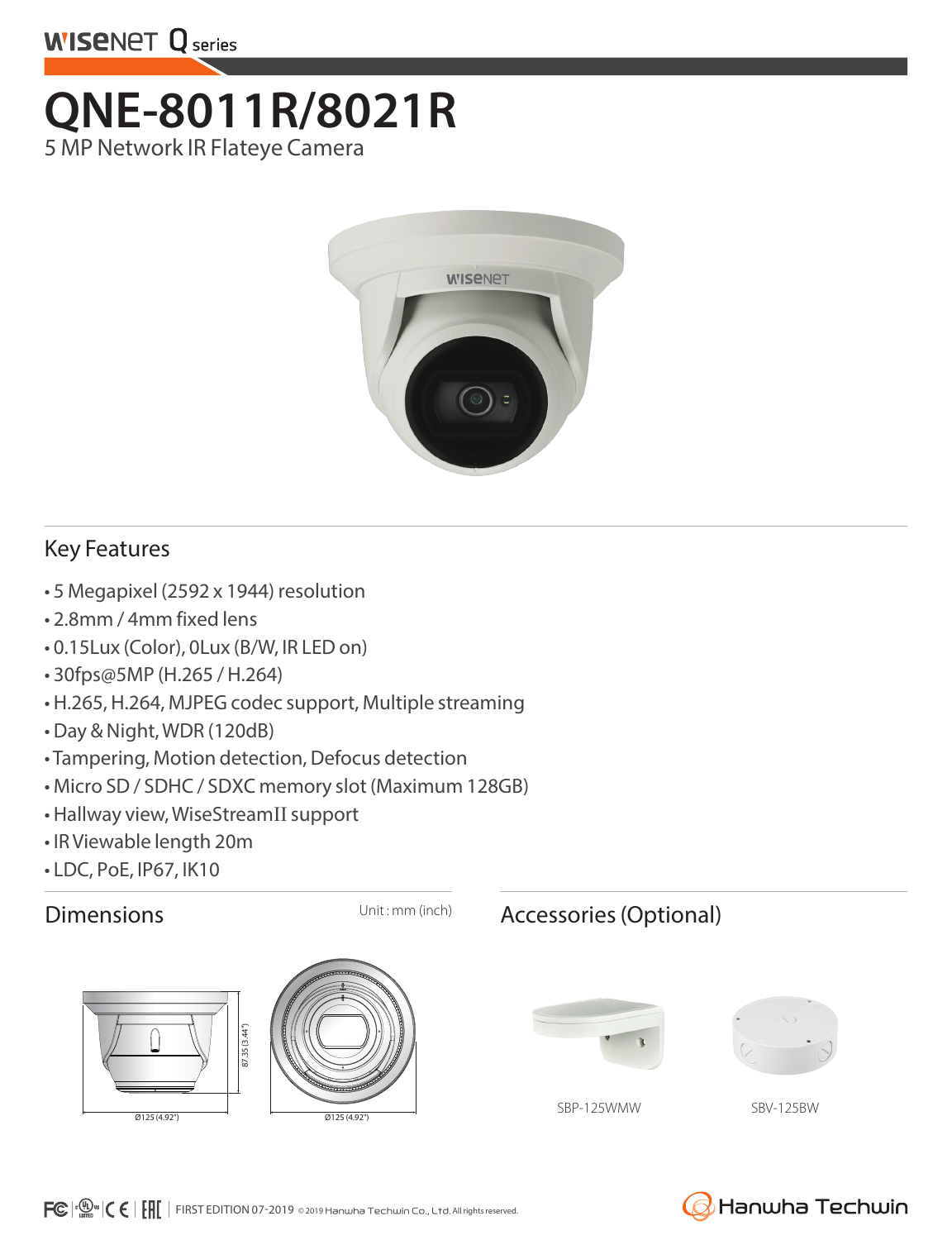**WISENET Q** series

## **QNE-8011R QNE-8021R**

| <b>VIDEO</b>                                                                                                          |                                                                                                                                                                                       |                                                        |  |
|-----------------------------------------------------------------------------------------------------------------------|---------------------------------------------------------------------------------------------------------------------------------------------------------------------------------------|--------------------------------------------------------|--|
| <b>Imaging Device</b>                                                                                                 | 1/2.8" 5 MP CMOS                                                                                                                                                                      |                                                        |  |
| <b>Effective Pixels</b>                                                                                               | 2592(H) x 1944(V)                                                                                                                                                                     |                                                        |  |
| <b>Minimum Illumination</b>                                                                                           | Color: 0.15Lux (F2.0, 1/30sec)<br>BW: 0Lux (IR LED on)                                                                                                                                | Color: 0.15Lux (F1.6, 1/30sec)<br>BW: 0Lux (IR LED on) |  |
| <b>LENS</b>                                                                                                           |                                                                                                                                                                                       |                                                        |  |
| <b>Focal Length (Zoom Ratio)</b>                                                                                      | 2.8mm fixed focal                                                                                                                                                                     | 4.0mm fixed focal                                      |  |
| <b>Maximum Aperture Ratio</b>                                                                                         | F2.0                                                                                                                                                                                  | F1.6                                                   |  |
| <b>Angular Field of View</b>                                                                                          | $H: 104.4^{\circ}/V: 76.7^{\circ}/D: 136.1^{\circ}$                                                                                                                                   | H:80.1°/V:58.0°/D:105.8°                               |  |
| <b>Focus Control</b>                                                                                                  | Fixed                                                                                                                                                                                 |                                                        |  |
| PAN / TILT / ROTATE                                                                                                   |                                                                                                                                                                                       |                                                        |  |
| $0^{\circ}$ ~350 $^{\circ}$ / 0 $^{\circ}$ ~75 $^{\circ}$ / 0 $^{\circ}$ ~360 $^{\circ}$<br>Pan / Tilt / Rotate Range |                                                                                                                                                                                       |                                                        |  |
| <b>OPERATIONAL</b>                                                                                                    |                                                                                                                                                                                       |                                                        |  |
| <b>IR Viewable Length</b>                                                                                             | 20m (65.62ft)                                                                                                                                                                         |                                                        |  |
| <b>Camera Title</b>                                                                                                   | Displayed up to 85 characters, 5 lines, English / Numeric / Special & International characters, 6 colors, Transparency, Auto scale by resolution                                      |                                                        |  |
| Day & Night                                                                                                           | Auto (ICR)                                                                                                                                                                            |                                                        |  |
| <b>Backlight Compensation</b>                                                                                         | <b>BLC, WDR, SSDR</b>                                                                                                                                                                 |                                                        |  |
| <b>Wide Dynamic Range</b>                                                                                             | 120dB                                                                                                                                                                                 |                                                        |  |
| <b>Digital Noise Reduction</b>                                                                                        | <b>SSNR</b>                                                                                                                                                                           |                                                        |  |
| <b>Motion Detection</b>                                                                                               | 4ea, polygonal zones                                                                                                                                                                  |                                                        |  |
|                                                                                                                       | 6ea, rectangular zones                                                                                                                                                                |                                                        |  |
| <b>Privacy Masking</b><br><b>Gain Control</b>                                                                         |                                                                                                                                                                                       |                                                        |  |
|                                                                                                                       | Support                                                                                                                                                                               |                                                        |  |
| <b>White Balance</b>                                                                                                  | ATW / AWC / Manual / Indoor / Outdoor                                                                                                                                                 |                                                        |  |
| <b>LDC</b>                                                                                                            | Support                                                                                                                                                                               |                                                        |  |
| <b>Electronic Shutter Speed</b>                                                                                       | Minimum / Maximum / Anti flicker (1/5~1/12,000sec)                                                                                                                                    |                                                        |  |
| <b>Video Rotation</b>                                                                                                 | Flip, Mirror, Hallway view (90°/270°)                                                                                                                                                 |                                                        |  |
| <b>Analytics</b>                                                                                                      | Defocus detection, Directional / Virtual Line detection, Motion detection, Enter/Exit, Tampering                                                                                      |                                                        |  |
| <b>Alarm Triggers</b>                                                                                                 | Analytics, Network disconnect                                                                                                                                                         |                                                        |  |
| <b>Alarm events</b>                                                                                                   | File upload via FTP and e-mail,<br>Notification via e-mail, Handover,<br>SD/SDHC/SDXC or NAS recording at event triggers                                                              |                                                        |  |
| <b>NETWORK</b>                                                                                                        |                                                                                                                                                                                       |                                                        |  |
| <b>Ethernet</b>                                                                                                       | RJ-45 (10/100BASE-T)                                                                                                                                                                  |                                                        |  |
| <b>Video Compression</b>                                                                                              | H.265/H.264: Main/High, MJPEG                                                                                                                                                         |                                                        |  |
| <b>Resolution</b>                                                                                                     | 2592 x 1944, 1920 x 1080, 1280 x 960, 1280 x 720, 800 x 600, 800 x 448, 720 x 576, 720 x 480,<br>640 x 480, 640 x 360                                                                 |                                                        |  |
| <b>Maximum Framerate</b>                                                                                              | H.265/H.264: Maximum 30fps / MJPEG: Maximum 15fps                                                                                                                                     |                                                        |  |
| <b>Smart Codec</b>                                                                                                    | Manual (5ea area), WiseStream II                                                                                                                                                      |                                                        |  |
| <b>Video Quality Adjustment</b>                                                                                       | H.264/H.265 : Target bitrate level control / MJPEG : Quality Level control                                                                                                            |                                                        |  |
| <b>Bitrate Control</b>                                                                                                | H.264/H.265: CBR or VBR / MJPEG: VBR                                                                                                                                                  |                                                        |  |
| <b>Streaming</b>                                                                                                      | Unicast (6 users) / Multicast<br>Multiple streaming (Up to 3 profiles)                                                                                                                |                                                        |  |
| Protocol                                                                                                              | IPv4, IPv6, TCP/IP, UDP/IP, RTP(UDP), RTP(TCP), RTCP, RTSP, NTP, HTTP, HTTPS, SSL/TLS, DHCP, FTP,<br>SMTP, ICMP, IGMP, SNMPv1/v2c/v3(MIB-2), ARP, DNS, DDNS, QoS, UPnP, Bonjour, LLDP |                                                        |  |
| <b>Security</b>                                                                                                       | HTTPS(SSL) login authentication, Digest login authentication,<br>IP address filtering, User access log,<br>802.1X authentication (EAP-TLS, EAP-LEAP)                                  |                                                        |  |
| <b>Edge Storage</b>                                                                                                   | Micro SD/SDHC/SDXC 1 slot maximum 128GB                                                                                                                                               |                                                        |  |
| <b>Application Programming Interface</b>                                                                              | ONVIF Profile S/G/T<br><b>SUNAPI(HTTP API)</b><br>Wisenet open platform                                                                                                               |                                                        |  |
| <b>Webpage Language</b>                                                                                               | English, Korean, Chinese, French, Italian, Spanish, German, Japanese, Russian, Swedish,<br>Portuguese, Czech, Polish, Turkish, Dutch, Hungarian, Greek                                |                                                        |  |